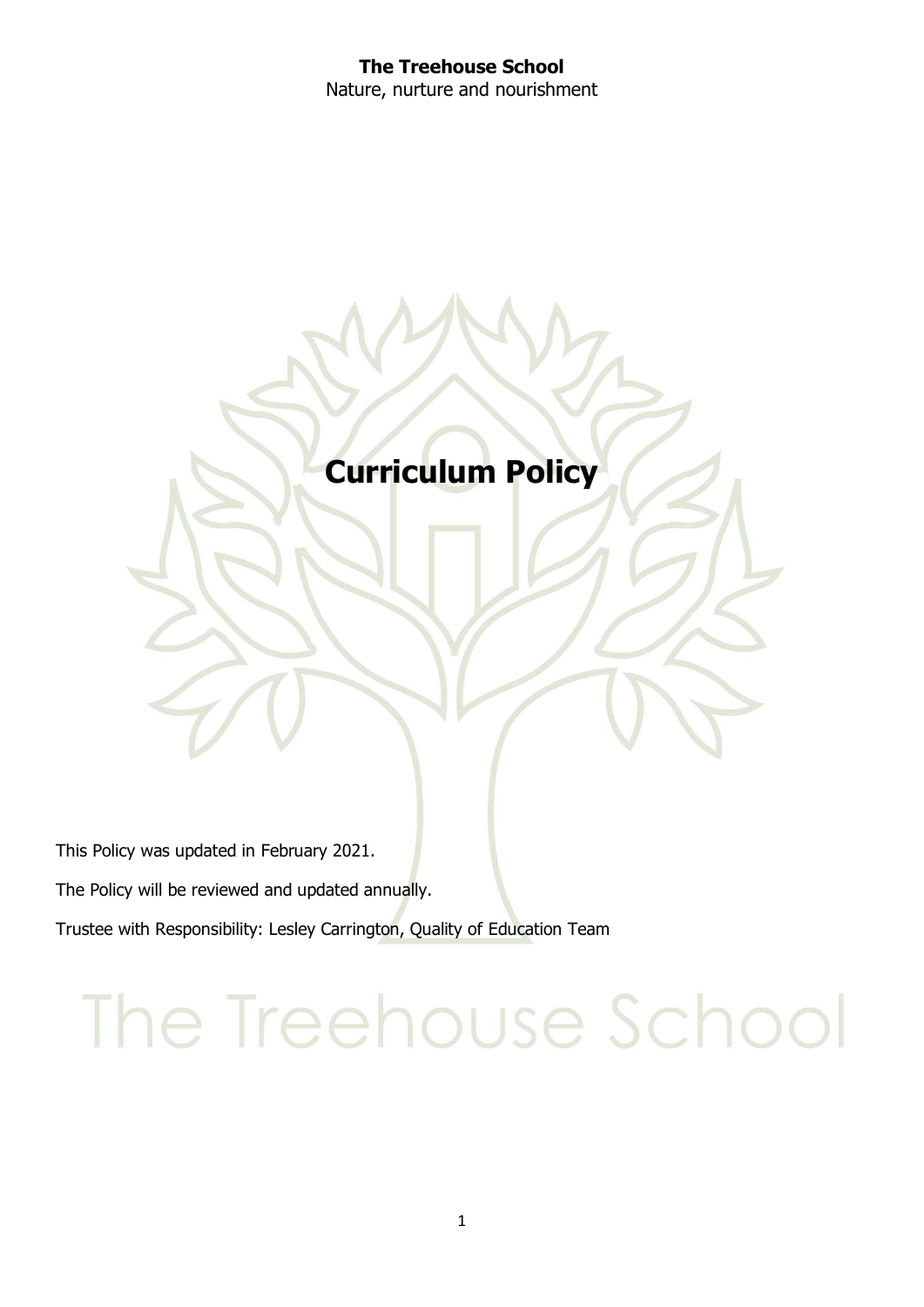#### **The Treehouse School**

Nature, nurture and nourishment

#### **The Treehouse Trust's Vision**

We aim to influence and change the education system in the UK, demonstrating that an alternative, contemporary model can equip children with the confidence, skills and capacities they need to respond positively to the opportunities and challenges of the rapidly changing world in which we live and work.

#### **The Treehouse Trust's Mission**

Founded in 2012, The Treehouse is committed to providing the best primary school experience for children and their families through its innovative child-centred approach. Over time, children thrive, becoming autonomous learners, well prepared for the next phase of their educational journey, and later, for the world of work, leisure and relationships.

#### **The Treehouse School aims to:**

- provide a safe and stimulating environment in which children feel happy and secure;
- promote the well-being of children, develop their confidence and self-esteem and extend their ability to communicate their feelings in a variety of ways;
- provide and create learning opportunities that challenge children physically and mentally, stimulate interest and imagination, and lead to high levels of engagement both indoors and outdoors, onsite and offsite;
- enhance the emotional, social, physical, creative and intellectual development of each child;
- provide children with time and opportunity to explore their own interests, make their own decisions and choices, developing their capacity to work independently and collaboratively;
- encourage children to explore, appreciate and respect their environment, becoming responsible citizens of the future;
- promote and develop positive attitudes and respect towards self and others.

#### **The Curriculum**

Through a range of experiences, contexts and different activities, we aim to develop children's:

- Levels of well-being;
- Involvement/attitude to Learning;
- Language and communication;
- Logical and mathematical thinking;
- Understanding of the social world;
- Self-organisation and entrepreneurism.
- Health and Lifestyle:
- Emotional health;
- Gross motor skills;
- Fine motor skills;
- Artistic expression;
- Understanding of the physical world:

We have used The National curriculum as a source of reference.

The knowledge, skills and understanding we wish to develop in each of these areas can be found in Appendix two.

Whilst our goal is to provide a broad and balanced education, we also wish to capitalise on the children's interests and respond to local and national events and opportunities as they arise. Our plans are therefore subject to change. Broad themes enabling the children to further develop their individual interests and areas of knowledge are identified annually.